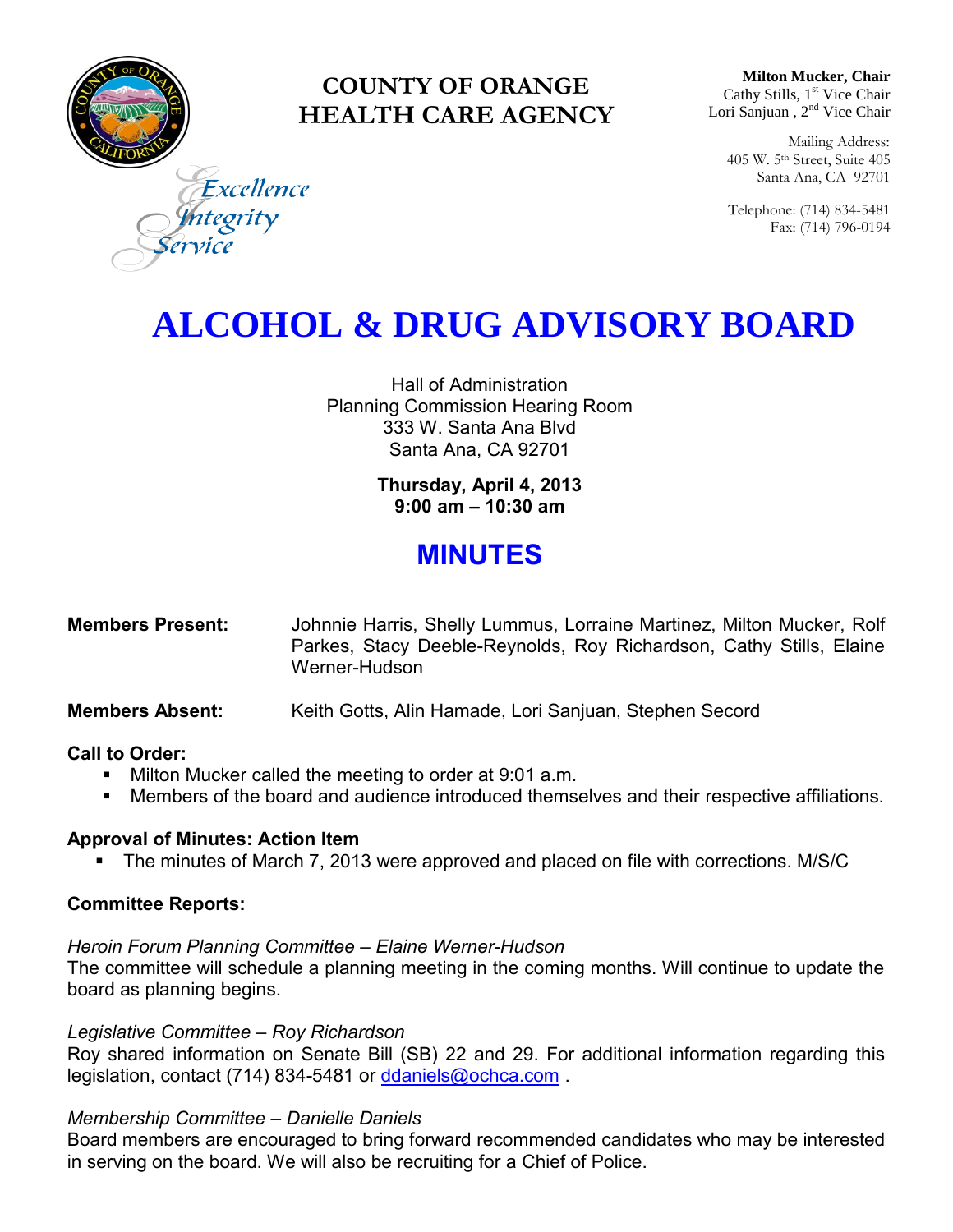Alcohol & Drug Advisory Board Minutes April 4, 2013 Page 2

#### *Proposition 36 – Milton Mucker*

Reviewed program details at last month's meeting. No suggested changes to the program at this time.

**Old Business:** 

None

#### **New Business:**

None

#### **Behavioral Health Services Update: Brett O'Brien, Division Manager,**

# **Alcohol & Drug Abuse Services (ADAS)**

- Brett updated the board on the state and local budget. The term Sequestration has been used frequently at the state level which means there will be a 5% reduction across the board at the federal level. The Substance Abuse and Mental Health Services Administration (SAMSA) will also take a reduction meaning Orange County's impact may reflect a reduction of approximately \$1M in funding.
- In response to the reduction, ADAS has unspent funding due to the hiring freeze in which these funds will be used to cover the difference in funding from the SAMSA reduction. In regards to realignment, there has been growth in the economy which is reflected in the revenue.
- Finally, the department is in contract renewal season. Most contracts will go before the Board of Supervisors in May. Finally, the government revised budget is expected on May 10, 2013.

#### **Criminal and Gang Member Anonymous (CGA):**

#### **Hector Verdin, Email: [hectorV976@gmail.com](mailto:hectorV976@gmail.com)**

 Hector shared information about the creation of CGA. This organization was formed by twelve (12) individuals who were serving a lifetime sentence in prison in 1996. These individuals created a program that they believe will address all forms of addiction including 'Lifestyle' addiction. The program has become successful, particularly in Los Angeles with over eleven (11) meeting sites. Their goal is raise awareness throughout the justice system and community about their program and ultimately change lives. For information about this program, contact Hector Verdin at (714) 605-6215.

#### **ADEPT Update: Amy Buch, Division Manager, Public Health Services/Health Promotions**

- Amy updated the board on various activities in Health Promotions. She also recognized this week as Public Health Week: Return on Investments. With this theme, the department has requested their programs to demonstrate their 'return on investment' in terms of how effective the programs are and their potential cost savings. Additionally, the department presented on Health Economics at the Hall of Administration in which staff and board members were encouraged to visit the presentation on display at the Hall of Administration.
- Furthermore, National Take Back Day, Saturday, April 27, 2013. There are over 20 collections sites in Orange County. For additional information on how to dispose prescription drugs, contact Amy Buch (714) 834-5728.